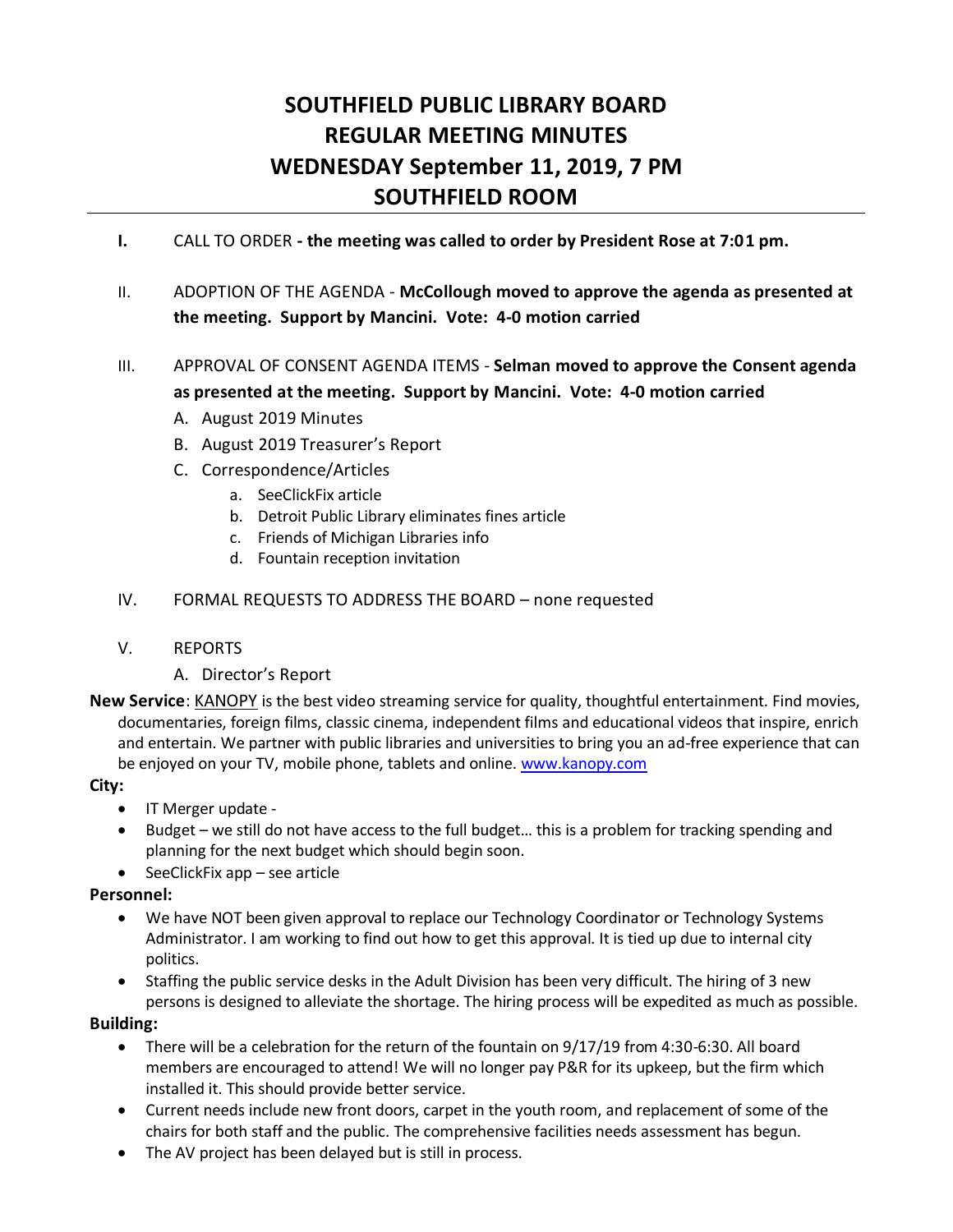### **Program Highlights:**

- Fall Family Book Fair OCT 19 from 11-4
- Lt. Colonel Alexander Jefferson Tuskeegee Airman NOV 11 at 6:30
- Detroit SOUP SEPT 9 at 6:00 pm
- Sanilac Petroglyphs OCT 9 at  $6:45$
- Meditation for Beginners Oct 20 at 2
- Resume Workshop SEPT 26 at 6:30
- Computer Classes see "@ Your Library" for details
- Royal Oak Blues Band SEPT 18 at 6:30

**Friends Fundraiser** Special Concert: Alvin Waddles NOV 20 at 6:30 Tix are \$12 per person

Pianist, singer, composer, director, Alvin Waddles began studying the piano at the age of eight in his hometown of Detroit. He continued his studies at the Interlochen Arts Academy and the University of Michigan School of Music. After returning home to Detroit he immediately immersed himself in the rich musical culture of the city, benefiting from the diverse influences that would eventually shape his own unique style.

Mr. Waddles has worked in the Detroit and Ann Arbor Public Schools and currently serves as Musical Consultant/Musical Director for the Mount Vernon Public Schools, Performing Arts Dept in New York. He has also served as Music Ministries of several churches; among them, the historic New Bethel Baptist Church, Hartford Memorial Baptist and Hope United Methodist in Southfield, where he has served as the Director of Music since 1995.

- VI. BUSINESS
	- A. Gizmo in Youth Room Youth Coordinator Charli Osborne has requested that the board review the possibility of having the Gizmo removed. The youth staff feels that it is dangerous due to kids wanting to climb it; and it is in poor repair.

After discussion, the Board decided to table the issue until next month, giving individual members an opportunity to take a look at the Gizmo and to review the pros & cons of removing such an integral part of the original youth room configuration.

> B. Fines discussion – Ewick requested the board discuss removing fines for late materials. He shared fresh info from an ALA study showing that lower income families are disproportionally harmed by such fines; that removing the fines does not cause an increase in later returns, etc. Ewick noted that currently fines bring in less than half of one percent of the library's budget. Ewick also shared an article from the Detroit Free Press stating that the DPL will no longer charge fines for the same reasons he outlined. He believes that eliminating fines would result in good PR for the library, increased use by low income families and increased circulation by the public in general.

There would still be fines for damaged items; and charges for lost items. (ALA report FAQ attached).

There was no consensus on the issue but concerns if no penalty is attached to holding onto library property for long periods of time. Ewick was tasked with exploring the alternative of automatically renewing items that have no holds placed on them as a partial step in this direction, with more discussion to come.

C. Long Range Plan update – Ewick shared that the LRP will begin in the spring.